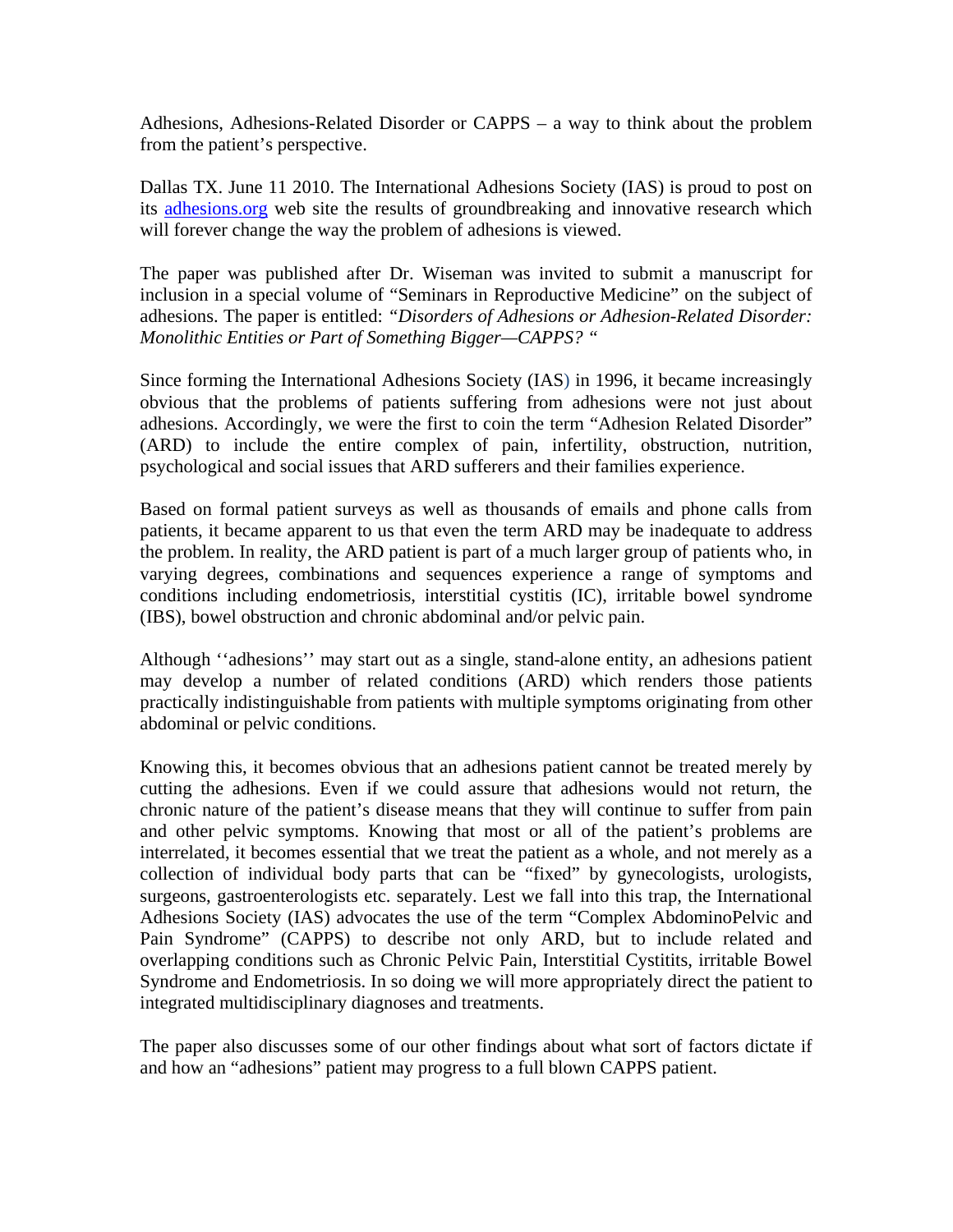Commented Dr. David Wiseman, author of the paper and IAS Founder: "This paper represents a great milestone for the IAS and www.adhesions.org. We could not have conducted this work without the collaboration of the thousands of ARD patients who have visited www.adhesions.org and supported the IAS over the years. We have gone from a small web site to the foremost authority on the subject of Adhesions Related Disorder. Counted among our achievements are the pivotal role in the establishment of an ICD9 code for adhesion barrier placement; the declaration of resolutions in over a dozen State legislatures, the establishment of the world's first dedicated adhesions clinic and, most importantly, the bringing of hope and comfort to thousands of ARD sufferers and their families around the world."

As president of Synechion, Inc., a consulting and research company, Dr. Wiseman is one of the world's experts on the science and business of adhesions.

An abstract and scientific citation of the article, indexed in PubMed (http://www.ncbi.nlm.nih.gov/pubmed/18756413) is reproduced below. The full article is made available here, with the kind permission of Thieme Publishers.

Wiseman, David M.:Disorders of Adhesions or Adhesion-Related Disorder: Monolithic Entities or Part of Something Bigger—CAPPS? Seminars in Reproductive Medicine 2008; 26:356-368

The purpose of this article is to review progress in the field of abdominopelvic adhesions and the validity of its two underlying assumptions: (1) The formation of adhesions results in infertility, bowel obstruction, or other complications. Reducing or avoiding adhesions will curb these sequelae. (2) "Adhesions" is a monolithic entity to be tackled without regard to any other condition.

Evidence is discussed to validate the first assumption. We reviewed progress in the field by examining hospital data. We found a growing trend in the number and cost of discharges for just two adhesion-related diagnoses, and the low usage of adhesion barriers appears in at most 5% of appropriate procedures. Data from an Internet-based survey suggested that the problem may be partly due to ignorance among patients and physicians about adhesions and their prevention.

Two other surveys of patients visiting the adhesions.org Web site defined more fully adhesion-related disorder (ARD). The first survey (N=466) described a patient with chronic pain, gastrointestinal disturbances, an average of nine bowel obstructions, and an inability to work or maintain family or social relationships. The second survey (687 U.S. women) found a high (co-) prevalence of abdominal or pelvic adhesions (85%), chronic abdominal or pelvic pain (69%), irritable bowel syndrome (55%), recurrent bowel obstruction (44%), endometriosis (40%), and interstitial cystitis (29%).

This pattern suggests that although ''adhesions'' may start out as a monolithic entity, an adhesions patient may develop related conditions (ARD) until they merge into an independent entity where they are practically indistinguishable from patients with multiple symptoms originating from other abdominopelvic conditions such as pelvic or bladder pain.

Rather than use terms that constrain the required multidisciplinary, biopsychosocial approach to these patients by the paradigms of the specialty related to the patient's initial